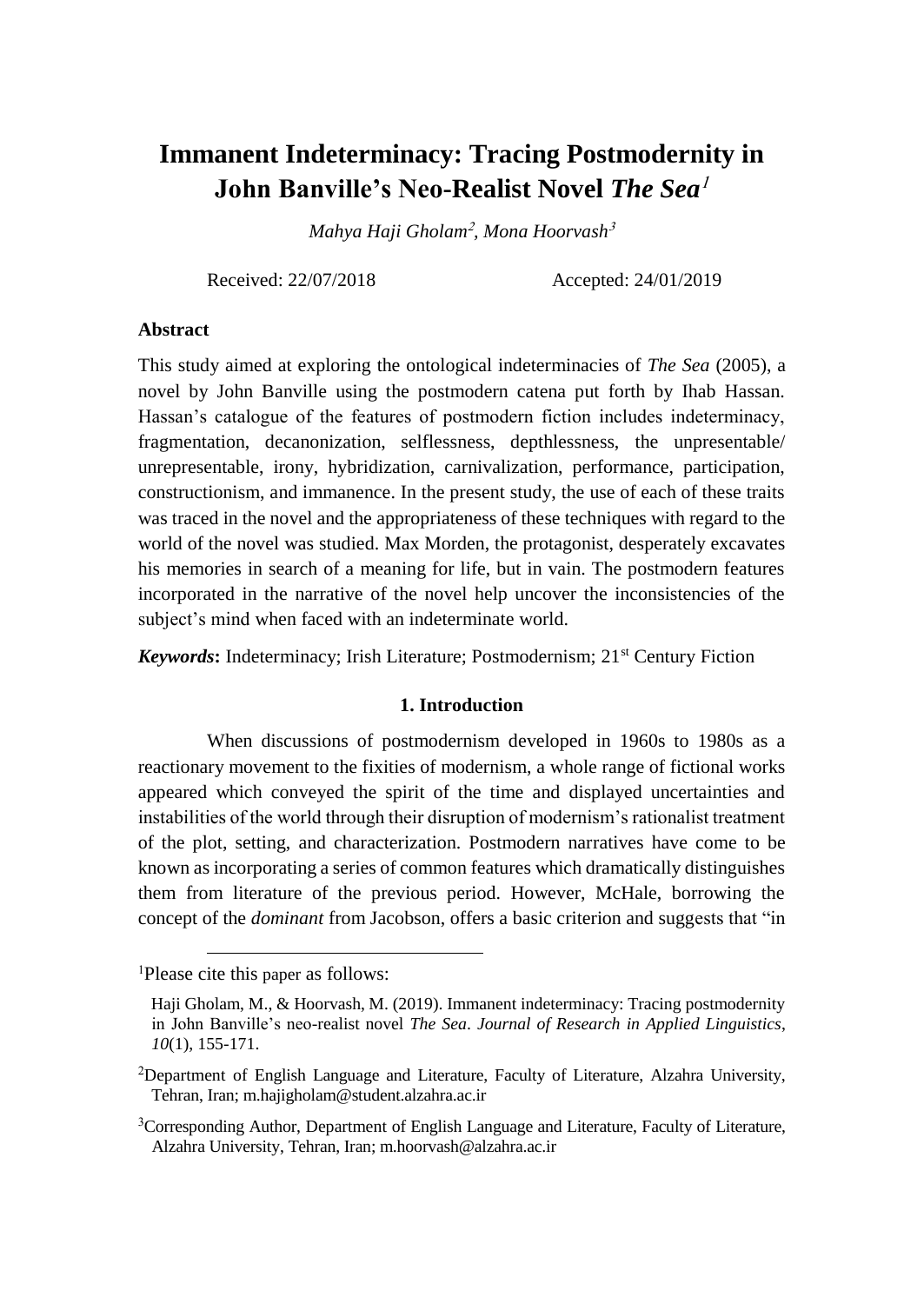postmodernist texts . . . epistemology is *backgrounded*, as the price for foregrounding ontology" (2004, p. 11). In other words, whereas modernist literary works focus on knowing the existing world, postmodernist ones tend to display the confusion of the split self among the borderless worlds.

Nevertheless, the very definition of postmodernism has always been problematic for scholars of the field. Hassan, one of the most prominent postmodern theorists, acknowledges that he "can propose no rigorous definition of it" but offers to "theorize the term" (1986, pp. 503-504). Not far from McHale's (2004) focus on the ontological problematique of postmodernist fiction, Hassan specifies "indeterminacy" and "immanence" as two major "tendencies in postmodernism" (1987, p. 281) along with his introduction of a "catena of postmodern features" (1986, pp. 504-508) which list various strategies or techniques which are of significance in postmodern fiction.

However, as early as mid-1980s, critics started contemplating that postmodernism was already over; a problematic contemplation since, as Burn (2008) quotes from John Barth's 1996 short story "*The End: An Introduction*," these declarations of the end of postmodernism started appearing "just when we thought we might be beginning to understand what that term describes" (p. 12). The 1990s and early  $21<sup>st</sup>$  century saw a critical travail to distinguish the nature of the literature that was appearing after postmodernism, critics were talking about postpostmodernism (Turner, 1995; Wallas, 1993), minimalism was gaining favor, and the term *avant-pop* was being used in the titles of critical volumes (McCaffery, 1995; Olsen & Amerika, 1995). But the majority of the terms that were coined to describe the new literary consciousness had to do with the reappearing of the realist tendency that was supposedly a reaction to postmodernism: *dirty realism* (Buford, 1983), *new social novel* (Wolfe, 1989), *neo-realism* (Rebein, 2001), and *speculative realism* (Saldivar, 2011), among others.

However, as time passed and the new literature enjoyed vaster and deeper critical analysis, it has become evident that this new literature is not capable of shaking off much of postmodernism (Brooks & Toth, 2007; Burn, 2008; Crockett, 2007; Huber, 2014). Brooks and Toth (2007) list some of the writers who have argued most heartedly for the end of postmodernism as "renewalist writers," including "David Foster Wallace, Jonathan Franzen, . . . [and] Richard Powers" in whose works a new wave of postmodernist attitudes can be detected (pp. 7-8). Hutcheon (2002) believes that although postmodernism "[i]s over" (p. 166), "its discursive strategies and its ideological critique continue to live on" (p. 181). Hassan also considers the resurgence of postmodernism in the new realist fiction as "a revenant, the return of the irrepressible" (2001, p. 1).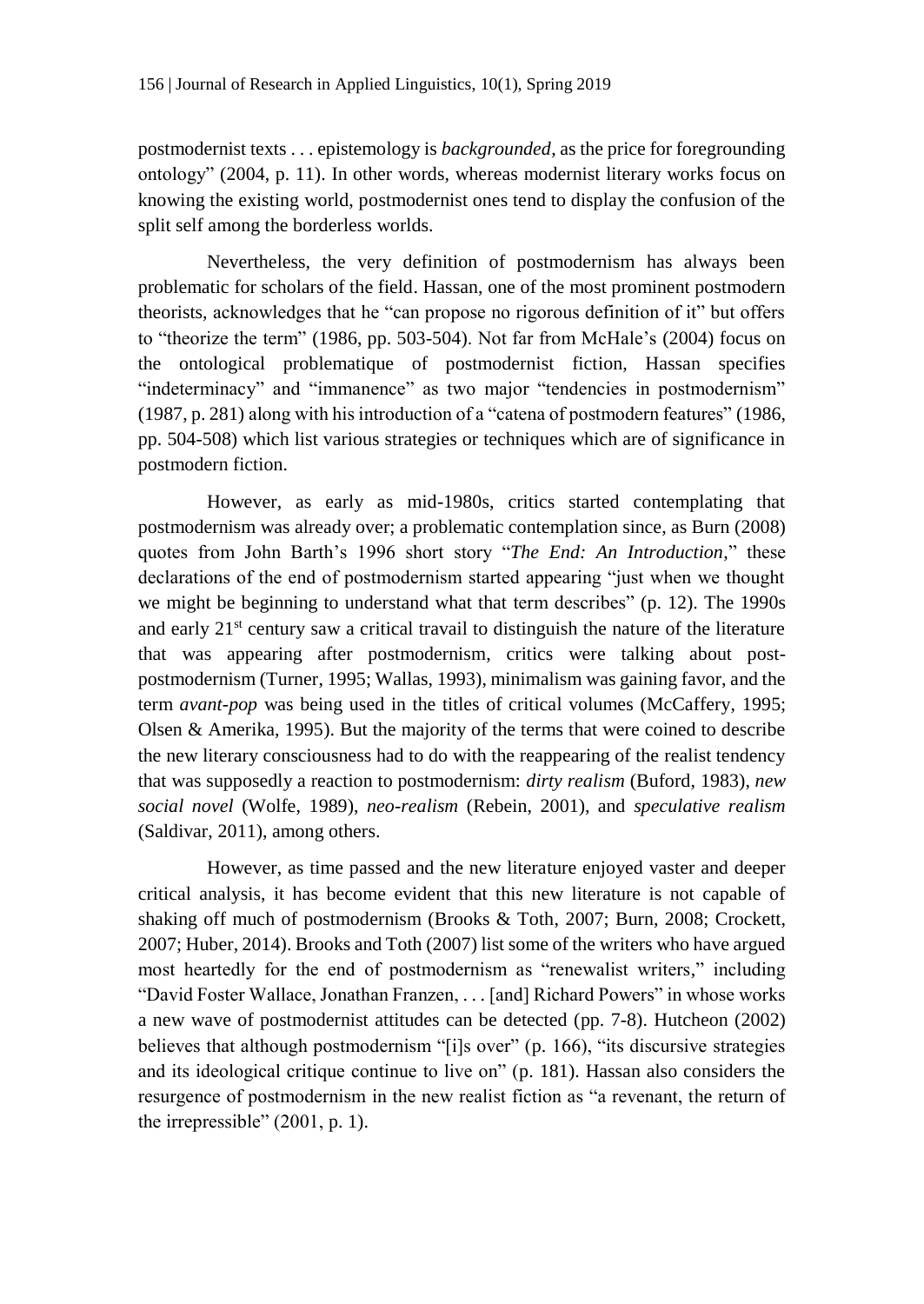The present study sought to place John Banville's neo-realist novel *The Sea* within the current debates over the lingering of postmodernism in contemporary fiction. *The Sea*, a Man Booker Prize winning novel by the Irish novelist John Banville (2005), is an example of this difficulty to draw a line between the new realism and postmodernism. With its realistic setting and characters, the novel may seem not to follow the peculiarities evident in many postmodern works. Banville once stated in an interview that all his "books are aimed at going behind mere human doing to the question of what it is to be, the question of being in the world" (Haughton & Radley, 2011, p. 865). *The Sea* is a first person narrative, narrated by Max Morden, a middle aged man who embarks on a quest for an answer to the very question of being in the world. He who has recently lost his wife to cancer, returns to his childhood village after fifty years, and resides in the Cedars house. He wants to explore his memories to investigate the past in an attempt at self-exploration. Max is in a quandary not only to define his personality, but also to find a meaning in life, death, or, generally, the world. It is in this search for the meaning and nature of life and identity that the novel deals with certain ontological questions which can only be shown by adopting postmodernist strategies. His state of perplexity reflects the nature of life after postmodernism. Even his name, Max, suggests a modernity that is scrambled beyond recognition that no longer makes sense.

The current article applied Hassan's (1986) catena to study the resurgence of postmodernist attitudes when fiction is dealing with the desperate attempts of human mind in search of a criterion to make sense of the world in an otherwise realist novel. This study was an attempt to show that it is not strange to find postmodern traits in a supposedly realist narrative because the world we live in is a mixture of modernist longings for an ultimate answer with postmodernist indeterminacies which frustrates the hope of reaching that answer.

# **2. Literature Review**

Not just *The Sea*, but many of Banville's works have most often been studied thematically. Wondrich (2000), in her study of postmodernity in the narrative of Banville's novels, focuses on the themes of love, desire, death, and text structure in *The Book of Evidence* (1989), *Ghosts* (1993), *Athena* (1995), and *The Untouchable* (1998). She believes there is always an absent female figure, compared to art objects, who "becomes the object of a self-questioning search for atonement, meaning and beauty at the same time" (p. 84). In *The Sea*, Chloe and Anna, two deceased beloved ones, play a similar role in raising ontological concerns and imaginary "selfreflexive" thoughts in the readers, which according to Wondrich "cannot but be channelled into the order of language and culture, though always bound to exceed it" (pp. 86 & 84). Wrethed's (2014) article deals with ontology and indeterminacy in the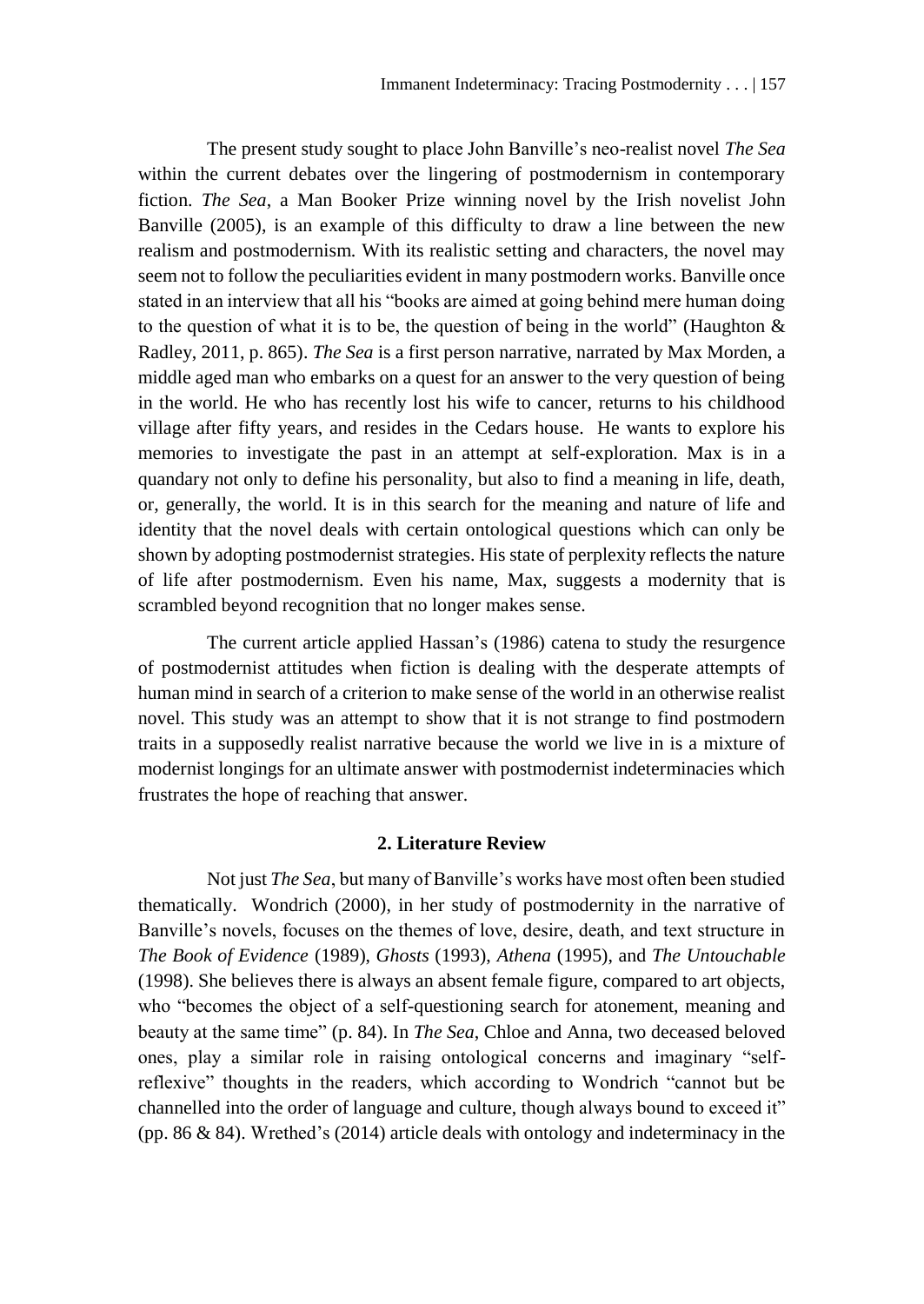narrative of *The Sea* by drawing on visual arts, namely ekphrasis in relation to "memory, temporality and the phenomenology of life" (p. 193). He points to the indeterminacy in Banville's narratives where both epistemological and ontological quests are shown, but usually the former is "disillusioned" by the latter in a postmodern state of affairs (p. 186).

Whereas the present research studies ekphrasis with regard to intertextuality and hybridization as postmodern features, Wrethed (2014) looks at it from another perspective. He stresses that Banville employs ekphrasis as a style in order to delve into basic ontological matters. Ekphrasis is intermingling of spatial pictorial art with temporal verbal prose which provides static moments for the narrator to bring about his recollections and represent his perception of affairs and Banville uses the style to create "temporality" in the entire narrative structure to explore the "phenomenology of life" (p. 210).

Some studies have focused on the subject of memory and mourning which plays a defining role in the whole narrative as Max Morden explores his world and self. Jie (2016) examines the ethical aspect of memories and how it functions in the formation of Max's identity. Jie, referring to Jacques Derrida's concept of the other, concludes that Max during a course of remembrance and mourning, especially "speaking to" the dead can finally situate his self in the world self and find salvation in life (p. 362). However, the present study shows that Max is always in search of the other to define himself, but never succeeds in his endeavor.

Similarly, Costello-Sullivan (2016) in her psychoanalysis of *The Sea* deals with the matter of trauma*.* She suggests that the protagonist through recollection of his traumatized past experiences a "painful process of identity reconstruction," which finally leads to his recovering from his last sufferings" (p. 340). In other words, she relates the main character's identity crisis to the loss and trauma in the past, rather than his lacking a criterion to firm up a destabilized personality.

On the other hand and similar to the perspective of the present study, Kucała (2016) proposes that "Banville's fiction demonstrates how the individual cannot establish and sustain a stable identity" (p. 10). Based on this assumption, she further observes that the Protagonist's unstable identity is reflected in the narrative structure and point of view of *The Sea* and states, "Just as his selfhood is volatile, so are the narrator's perspective and the focus of his narrative" (p. 21). The voice of the narrative is divided between the "narrating self and the experiencing self" (p. 13), indicating Max's being split between past and present which eventually leads to his "permanent erosion of identity" (p. 9).

Facchinello (2010), employing Hiedegger's "link between language and being" (p. 34) observes the style of Banville's prose with relation to identity in *The*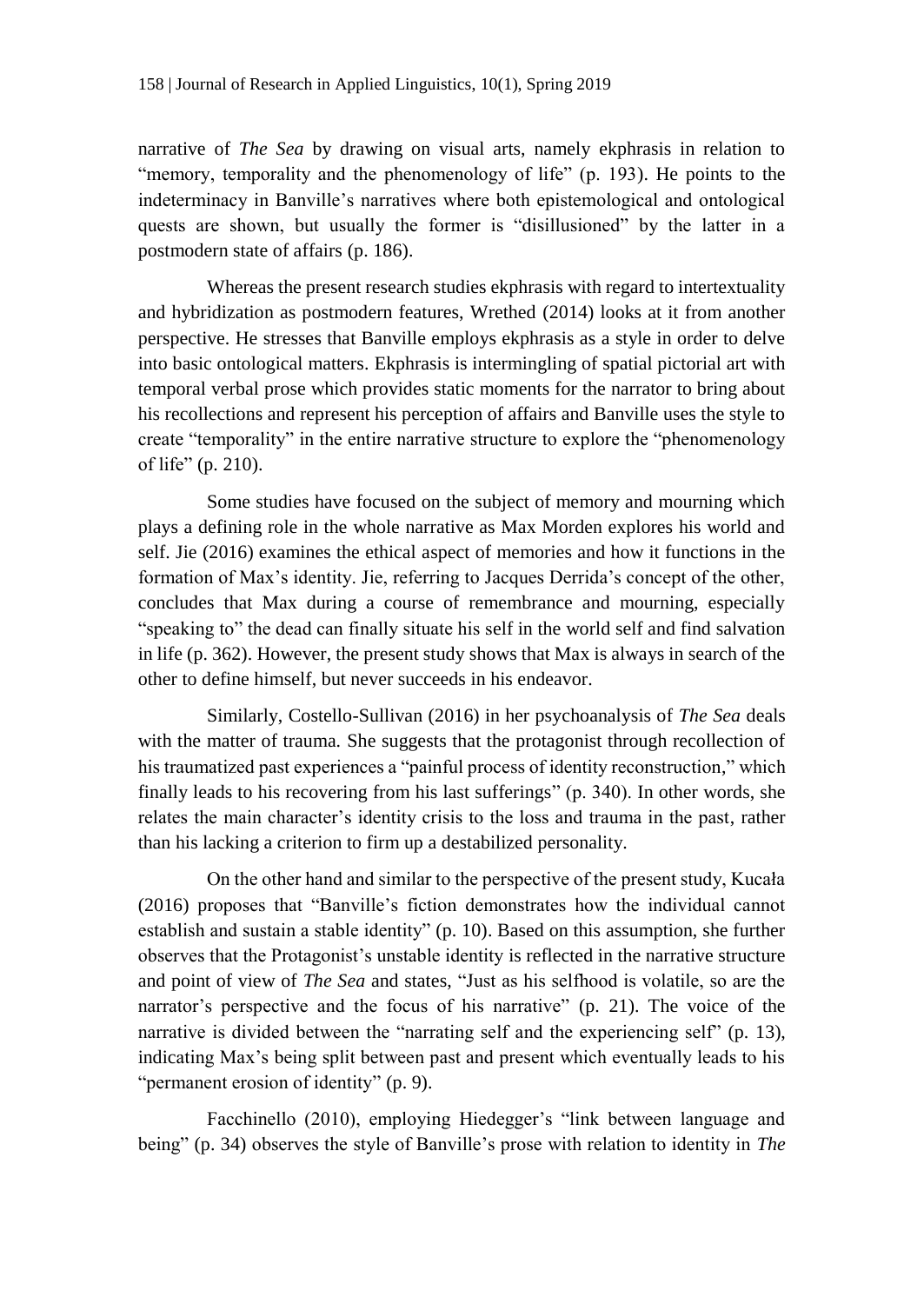*Sea*. First, she analyses the protagonist's personality through Freudian psychology and states, "with Morden, Banville creates a character whose characteristic feature is to have virtually no characterizing features" (p. 36). She concludes Banville's prose style reveals his tendency to make writing a home to settle his unsettled identity: "In the writing in which the writerly protagonist Max Morden loses self, the writer John Banville constructs one for himself" (pp. 40-42).

Though a number of these studies have pointed to the lack of definite identities or conclusions in the novel, the question of the indeterminacies and multiple and ambiguous identities and definitions in *The Sea* have not been studied fully and the appropriateness of the choice of several postmodernist techniques for its narration has not been justified. What is more, the approach and conceptual framework of the present research have not been used previously by the critics of this novel.

# **3. Methodology**

As a library research, this study was an attempt to distinguish the postmodernist techniques used by the author of a novel which is leaning more towards modernist narration, to show how these techniques highlight the ultimate concern of the novel, which is the modernist quest of the search for identity and of true being in a world which no longer valorizes and respects such a quest. As mentioned above, the main conceptual framework of this study is Hassan's (1986) catena of the features found in postmodern fiction. Hassan's catalogue of these features includes concepts and techniques such as indeterminacy, fragmentation, decanonization, selflessness, depthlessness, the unpresentable/unrepresentable, irony, hybridization, carnivalization, constructionism, and immanence, each of which will be separately defined and analyzed in the discussion which follows. As Hassan himself asserts, these concepts may overlap or at times contradict each other, which adds more complexity to the nature of postmodernism in which everything tends to disintegrate and disperse, rather than come under unification. These contradictory, sometimes ambiguous qualities, make it hard for many readers to discriminate easily between modern and postmodern fiction. In the present study, the use of each of these techniques has been traced in the novel and the appropriateness of these techniques with regard to the world of the novel is studied. It is suggested that the presence of these features is not merely a playful technicality on the part of the author, but is significant in the overall narrative plan, developing the sense of confusion and loss that permeate the novel. As a result, greater attention is given to the notion of indeterminacy and its connection with the other notions, especially immanence which concludes Hassan's list.

Hassan's numbered list of postmodern features, as he acknowledges, is "paratactic" (1986, p. 504). However, an attempt was made that the present analysis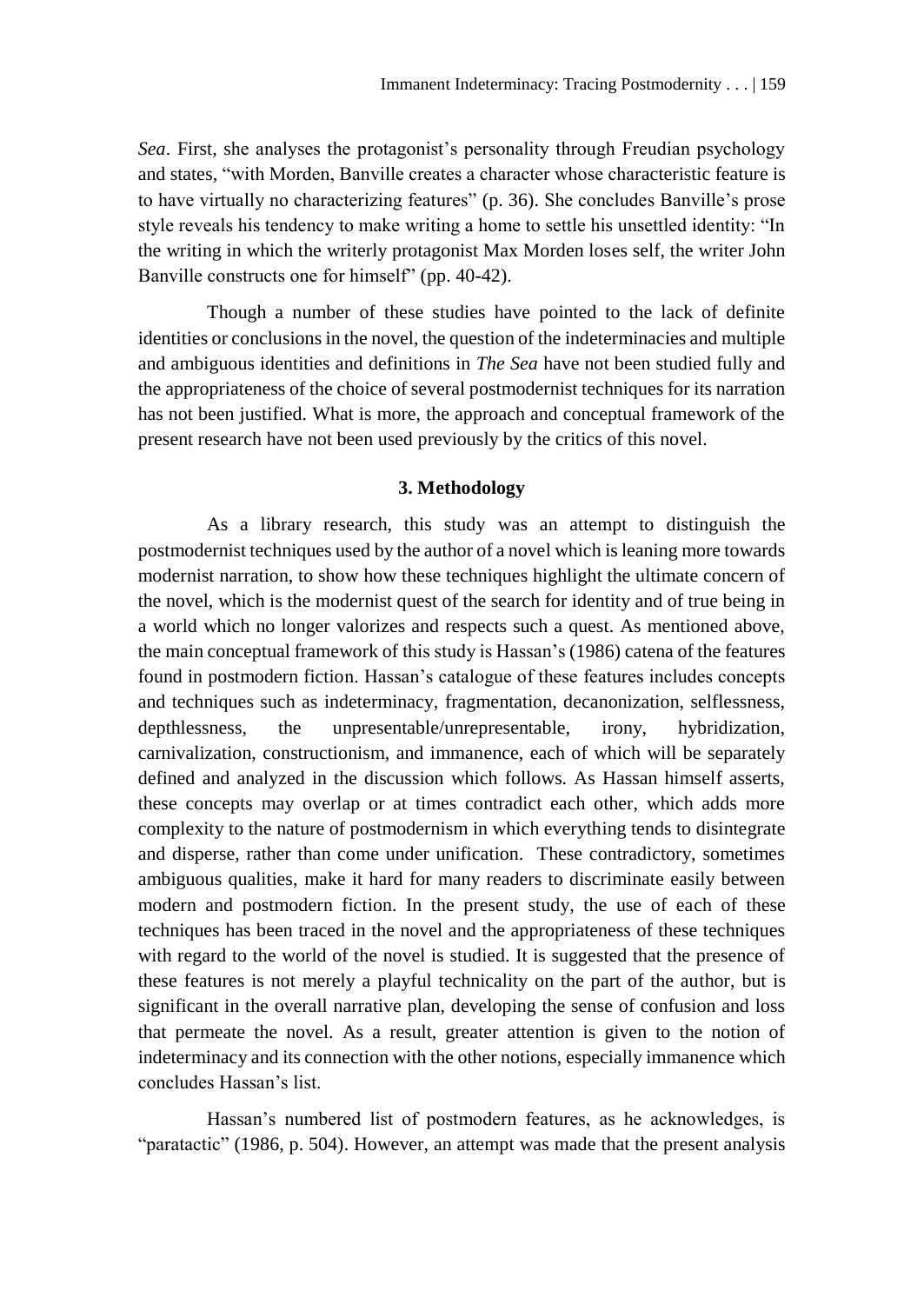follows a logical path in moving from one feature to the other according to the meaning and function of each in the context of the novel.

# **4. Discussion**

# *4.1. Indeterminacy*

*The Sea* is about the confusions of the main character, Max, in facing the ontological and epistemological indeterminacies in life. According to Hassan, "indeterminacy elicits participation" (1986, p. 507). The narrative is told from the first person point of view and it seems as though the narrator carries the readers along with himself to show them the fragmented pictures in the scrapbook of his life, his sufferings and instabilities and ask for sympathy and consolation or, at least, an explanation. He lacks a fixed, developing and coherent sense of identity and resembles many postmodern characters whose notion of the self is a "malleable" entity, "a vague, decentered collection of unconscious and conscious" forces and ideas (Mehrabi & Maleki, 2010, p. 101).

Max, in the latter part of the novel, poses two major questions to his audience and invites them, indirectly though, to reflect upon them. He asks "Is this not, indeed, the secret aim of all of us, to be no longer flesh but transformed utterly into the gossamer of un-suffering spirit?" (Banville, 2005, chapter 2, para. 58). And, in another part, "Who, if not myself, was I? The philosophers tell us that we are defined and have our being through others. Is a rose red in the dark?" Both questions are ontological, concerning the philosophy of existence which are proposed only to be called later "absurd questions" (Banville, 2005, chapter 2, para. 99). The novel also contains many gaps for which the narrator remains silent. For instance, when Chloe and Myles go far away into the sea and disappear, the narrator is not explicit about their motives, except that they hated Rose, their nursemaid. So, the readers are free to fill these gaps and propose their own explanations.

However, the questions of what the indeterminacies stem from and how they affect the protagonist's life remain. Hassan briefly defines indeterminacy as "ambiguities, ruptures, and displacements affecting knowledge and society" (1986, p. 504). In Max's case, his inner displacement affects his outlook towards the world. His state of mind in dealing with the complexities of life is reflected throughout the story from the narrative structure to Max's personality and his marriage and relationships. However, when he admits "from earliest days I wanted to be someone else," he reveals the very cause of his confusion (Banville, 2005, chapter 2, para. 98). Max is desperately in need of a criterion to define and situate himself among all the oppositions, losses, sufferings, and inadequacies in the world. He hopelessly asks "Where are the paragons of authenticity against whom my concocted self might be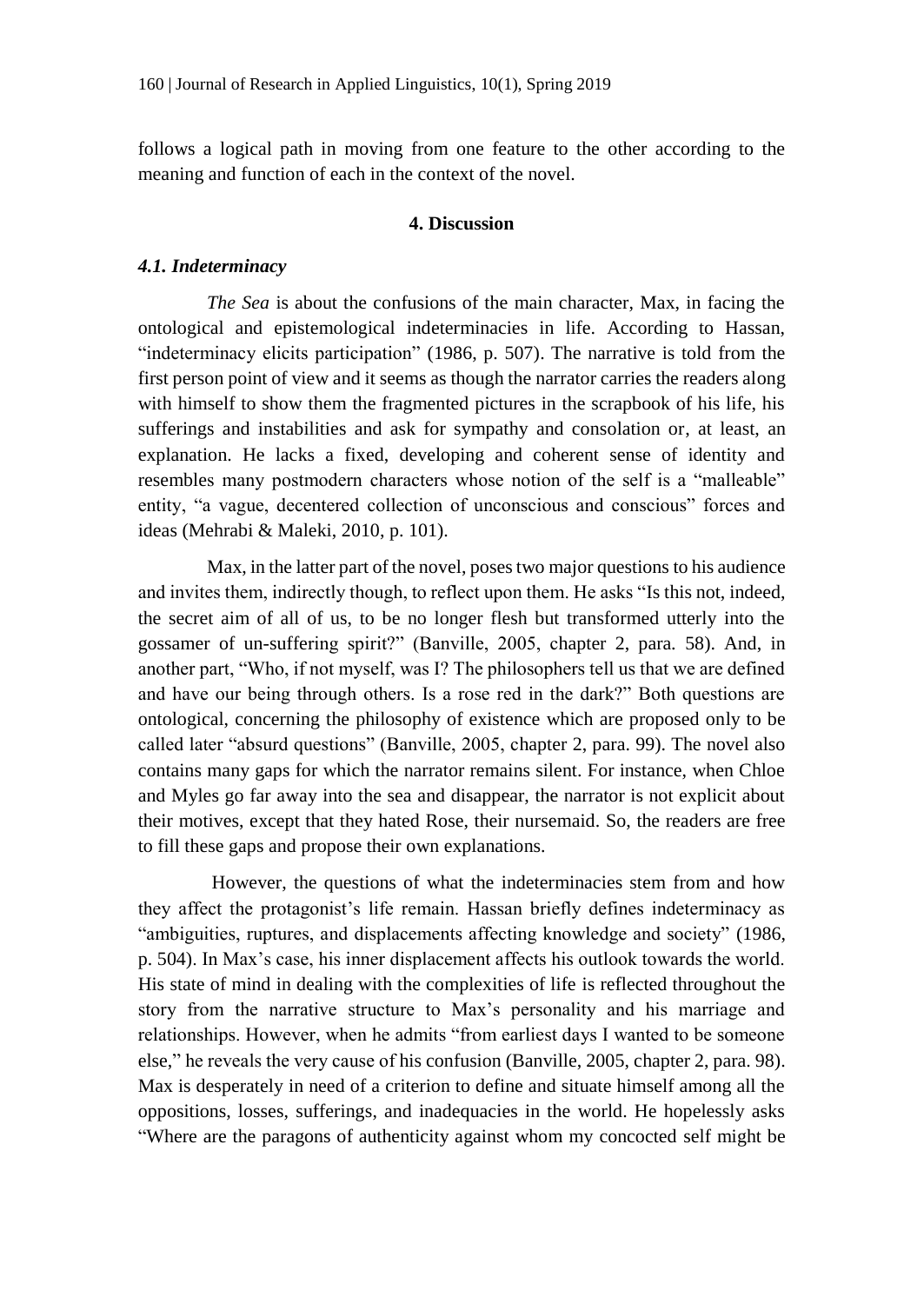measured?" (Banville, 2005, chapter 2, para. 100). When he loses his beloved ones, his wife to cancer and Chloe to the waves of the sea, his mourning is more for the loss in himself. He becomes inwardly ruptured and his emptiness is reflected in his furious words against deceased Anna. Addressing her with the most vulgar expressions, he says "how could you go and leave me like this, floundering in my own foulness, with no one to save me from myself" (Banville, 2005, chapter 2, para. 68).

# *4.2. Selflessness and Depthlessness*

In a sense, the whole novel is about Max's selflessness. Hassan believes that in postmodernism "traditional self" as a "totalizing principle" is relinquished (1986, p. 505). Postmodernism either provokes "self-effacement" or, on the contrary, "selfmultiplication, self-reflection" (p. 505). Both possibilities seem to be true about Max. He says he has never had a personality but as the narrative moves on it is revealed that it is not the lack of personality but the multiplicity of selves which perplexes him. Interestingly, he sees other people being in the same situation and wonders how they cope with their multiple selves. For example, he wonders how people can distinguish between their erotic self and their church going self. He is at pains to choose between his many selves and cling to that chosen one. Even when he recalls his memories he wonders which one of his many selves is narrating or is there in the scene of the memory: "What phantom version of me is it that watches us?" (Banville, 2005, chapter 2, para. 2).

Thus, Max, from childhood to adulthood, holds onto others to save himself from selflessness. As a child, he who has always resented his "origins" befriends Grace Family whose members are elevated as gods and goddesses in his childhood world (Banville, 2005, chapter 2, para. 76). Grace Family is from the upper social class and Max coming from a low status family is fascinated with them. He says, "How proud I was to be seen with them, these divinities" (Banville, 2005, chapter 1, para. 180). He falls in love with Chloe just to be "on the level of her family's superior social position" (Banville, 2005, chapter 2, para. 76). He is evaluating his sense of selfhood by his reflection in the eyes of the world. However, what may seem only a childhood ambition continues to stay with Max all his life. His identity rests on a superficial sense of association with the powerful. On the other hand, his marriage with Anna was a "medium" for him to transmute from being a "distinct no one" to "an indistinct someone"; a fluctuation between "self-multiplication" and "selfeffacement" in Hassan's terminology (1986, p. 505). He saw Anna as a "fairground mirror" to correct his deformed self (Banville, 2005, chapter 2, para. 98). The notion of *identity* is here external to the self and based on mirror reflections (as Lacan would agree). The depthless image makes the illusion of identity.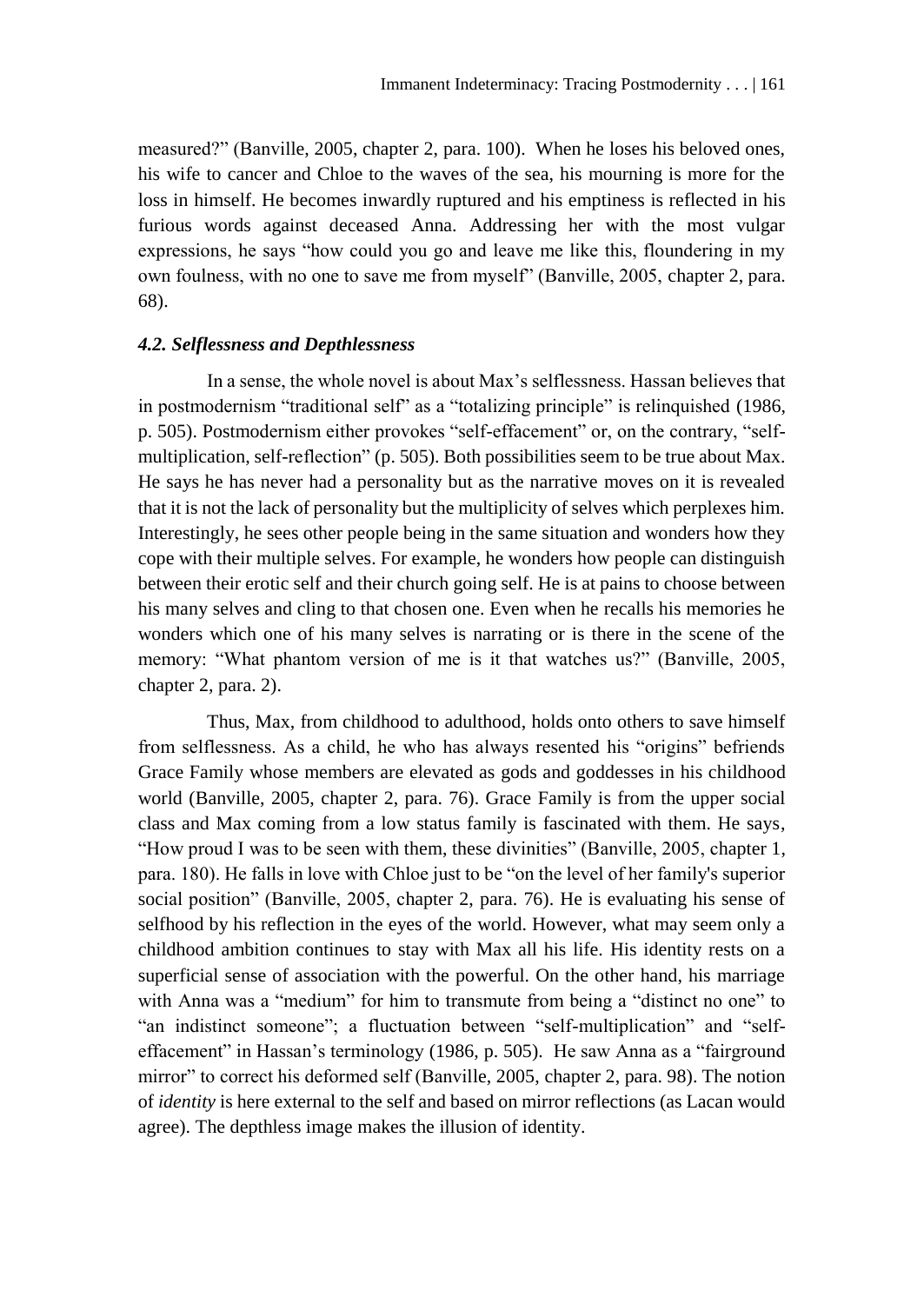# *4.3. Decanonization*

The uncertainties in the protagonist's mind extend to the external world and affect his outlook on the established fixities. After all, postmodernism is about "decanonization" (Hassan, 1986, p. 505), rejecting "all canons, all conventions of authority" (p. 505). In a postmodern world, all the tools of unification are turned down. Max's standard for shaping his personality is the other, especially one in a higher position, "the paragons of authenticity" (Banville, 2005, chapter 2, para. 100). As mentioned before, he frequently refers to Grace Family as gods, "In those days I was greatly taken with the gods. I am not speaking of God, the capitalised one, but the gods in general" (Banville, 2005, chapter 1, para. 124). However, as we move toward the end of the novel, Grace Family becomes more human as mortal beings and their godlike qualities gradually fade away. The aging Max looking back in retrospect asks why he had put up with Chloe's arrogance and finds no justification better than to protect her and "to save her from herself and her faults" (Banville, 2005, chapter 2, para. 31). Therefore, their positions are exchanged ironically or one might say their class oppositions dissolve. Decanonization occurs in the fact that it gives divinity a commercial face, and also in that Max deludes himself by pretending to have power over one of the gods. Max who thought he needed their power, now pictures himself as having power over the divinities.

Banville's (2005) subversive attitude is also expressed towards money, death, and media. In fact, postmodernism tends to expose the absurdity of the world and the ideas and entities which have always been considered in command. Money which has always been a status criterion loses its significance because now that Max has enough of it, money cannot save him from his incessant confusion over the meaning of life. Other than Grace Family, Anna was also rich, though "the product of a classless class," and Max's intention in marrying her was in the shadow of monetary motives. However, he, at this stage of his life when those people no longer exist, comes to the idea that "What is money, after all? Almost nothing, when one has a sufficiency of it" (chapter 2, para. 75).

The theme of the novel is about death and mourning, but the authority of death is also subverted and considered nothing in the view of the world. From the beginning, Max talks about the suffering and phobia he undergoes at the thought of his wife's death. However, just before the nurse come to him to tell the sad news, Max remembers himself standing before the sea, watching the repetitive movements of the waves and describes the moment as nothing, "a momentous nothing, just another of the great world's shrugs of indifference" (Banville, 2005, chapter 2, para. 162). Moreover, when Myles and Chloe go far away into the sea and at last disappear, Max witnessing the incident says: "then nothing, the indifferent world closing" (Banville, 2005, chapter 2, para. 139). These examples are not merely the naturalistic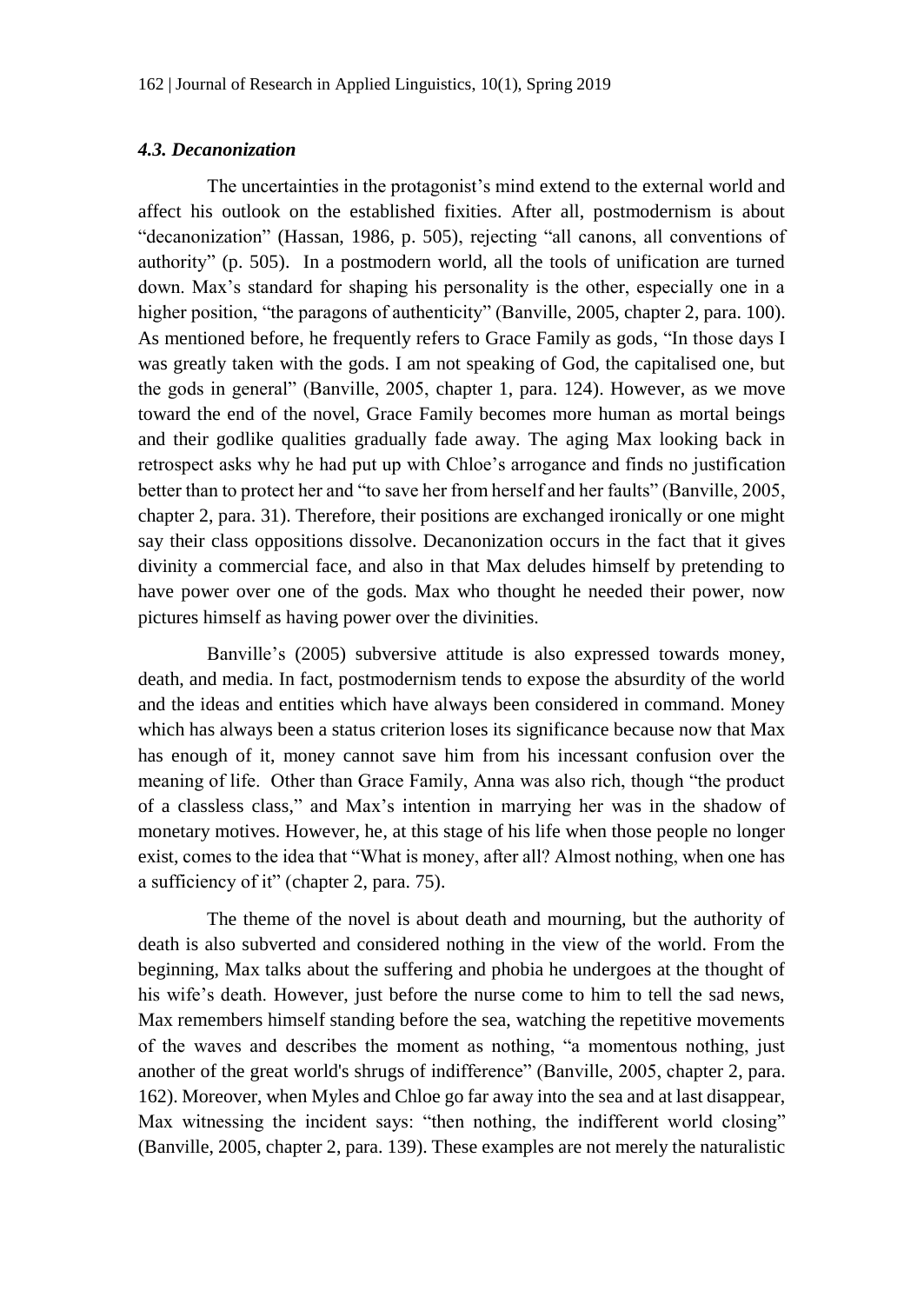experience that the world is indifferent toward the loss of a human life, but the shocking portrayal of the indifference toward the loss of a beloved in one who considers himself tormented by loss and mourning. The reality of loss, mourning and even indifference can be questioned as the idea of death loses its canonical place in the definition of life's meaning.

Hassan in his paper, "*The Culture of Postmodernism*," points to Lyotard's idea about media and how it can form "the languages of self and society in advanced capitalist states" (1985, p. 9). Lyotard (2011) believes that postmodernity comes into existence when grand narratives lose their validity. According to Lyotard, grand narratives "are no longer able to legitimize, in the name of progress, the benefits and detriments that the West has bestowed upon itself and the world throughout the centuries" (p. 203). On the other hand, Baudrillard, a prominent postmodernist scholar, holds a very skeptical view on media for "confusion of mass culture" and "ambiguity of ideologies" (1994, p. 61). He further asserts that media, especially television, blurs the face of reality and "inculcates indifference, distance, skepticism and unconditional apathy" (p. 61).

Banville (2005) seems to reject the authority of the language of media as a grand narrative of the contemporary world, so that, between the lines of the novel, one can detect the ironic approach that Max adopts in referring to media. Colonel, one of the residents of the Cedars house, is used to listening to the radio programs about which Max sarcastically comments, "the ones in which irate members of the public call up to complain about villainous politicians and the price of drink and other perennial irritants" (chapter 1, para. 7). Therefore, by using the word *perennial*, he points to the vicious circle of the programs. Max also refers to Colonel's habit of reading newspapers and how he reads them for "gathering intelligence, missing nothing," but Max wonders "Does he notice that the world he reads about in the paper is no longer the world he knew?" In another part, they are in front of TV watching a comedy and Max describes the scene, "We sit in silence, the canned audiences doing our laughing for us" (chapter 2, para. 67).

#### *4.4. Immanence*

Along with the idea of language, there comes the notion of immanence. Hassan defines immanence as "the growing capacity of mind to generalize itself through symbols" (1986, p. 508). According to him, the world and its constituents such as "culture" are recreated within the "immanent semiotic system" of language and this constructed reality is exerting an ever-increasing dominance over human existence (p. 508). Similarly, Foucault points to language's "insistence in a unity" and enquires if man is not "in the process of perishing as the being of language continues to shine ever brighter upon our horizon" (2005, p. 421).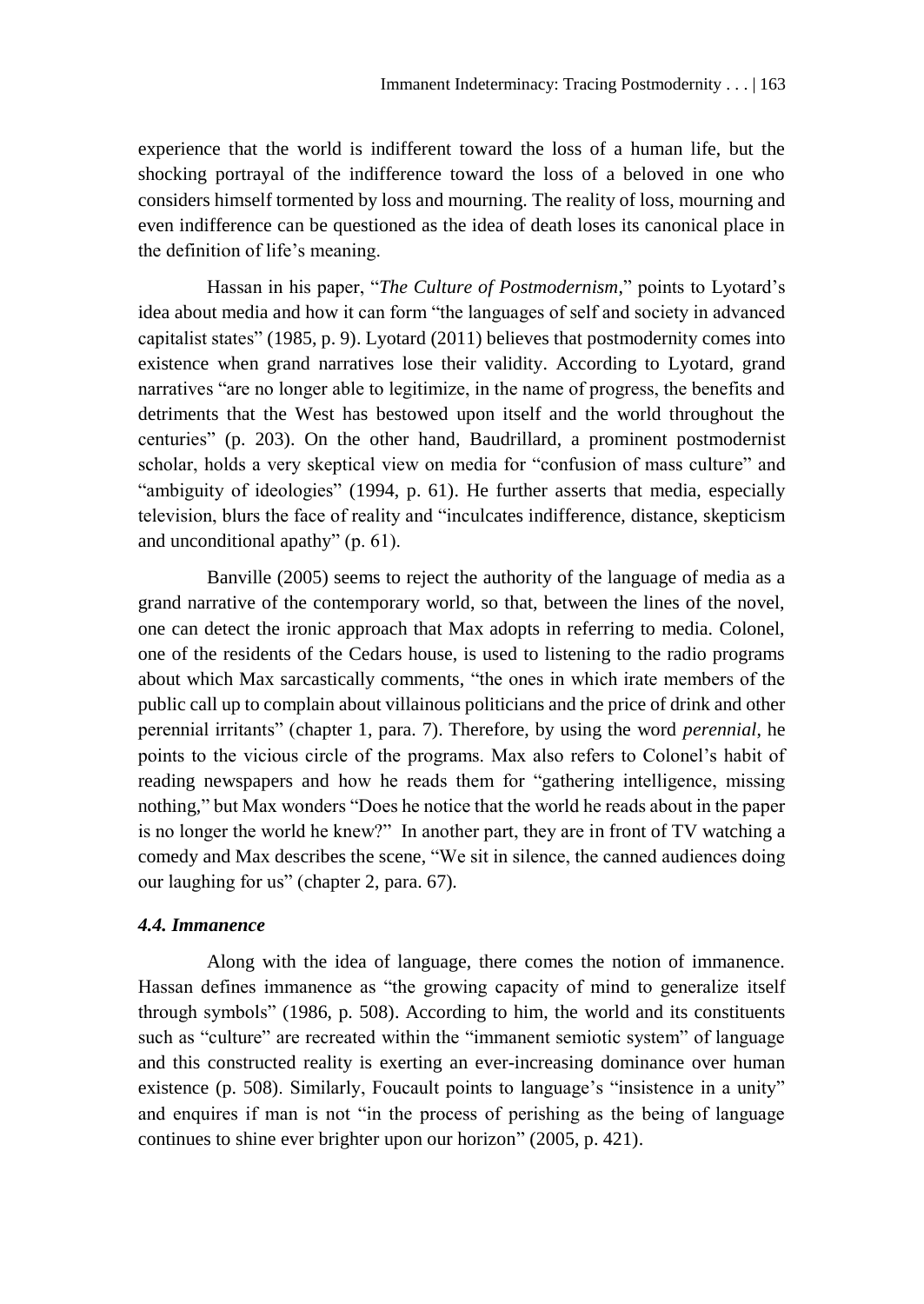Banville (2005), in his narrative, tends to rebel against this ascendancy of language or, at least, reveal its inadequacies, its deception. Max in a dream wants to type down his will but the machine lacks the letter *I* (chapter 1, para. 121); therefore, he is unable to locate his existence within the system of language. According to Hassan, "languages, apt or mendacious, reconstitute the universe" (1986, p. 508). Banville's (2005) focus is on the mendacious nature of the language. At times, Max delivers sarcastic utterances about language like "What a business it is, the human discourse" or "how imprecise the language is, how inadequate to its occasions" (chapter 1, para. 117). Besides, Anna's doctor is Mr. Todd—recalling the murderer Sweeney Todd in George Pitt's play—which Max interprets it as "a joke in bad taste on the part of polyglot fate," and continues "There is a name De'Ath, with that fancy medial capital and apotropaic apostrophe which fool no one (chapter 1, para. 15). In the other part, Anna in her last days tells Max "'Patient' . . . 'that is an odd word. I must say, I don't feel patient at al'" (chapter 2, para. 5).

Therefore, Max feels confined in the immanence of the world. He claims that Chloe was the one who made him aware of the immanence and had the capacity to free him. He says: "in Chloe the world was first manifest for me as an objective entity . . . . She expelled me from that sense of the immanence of all things, the all things that had included me, in which up to then I had dwelt, in more or less blissful ignorance" (Banville, 2005, chapter 2, para. 33). However, Chloe's grace has been transient and Max is still enclosed within the "immanence of all things" and struggles for emancipation.

# *4.5. Fragmentation and Hybridization*

Max's mental perplexity is reflected in the narrative structure of the novel. He recalls and relates his memories in a fragmented style, rambling from one subject to another, not essentially in a coherent manner. For instance, when he is talking about a documentary about elephants on the television, he suddenly insults Anna for her death and leaving him, borrowing Hassan's words, "fragments are all he pretends to trust" (1986, p. 505). Hassan defines fragmentation as the postmodernism's "preference for montage, collage, …, schizophrenia over paranoia" (p. 505). The monologue, constructed of flashbacks and flashforwards, best reveals Max's disrupted, disintegrated state of mind which very much resembles a wavy sea. Schizophrenia is itself a manifestation of "a fragmented identity" (Moosavinia & Hosseini, 2012, p. 144). Max is in a constant fluctuation between past and present, reality and imagination and, sometimes, close to the point of schizophrenia, he is lost in his visions, confused among his many selves. He uses the simple present tense in retelling his memories and starts with "I see . . . ." Max admits his state of mind to be a "wandering through the chamber of horrors in my head" (Banville, 2005, chapter 2, para. 91).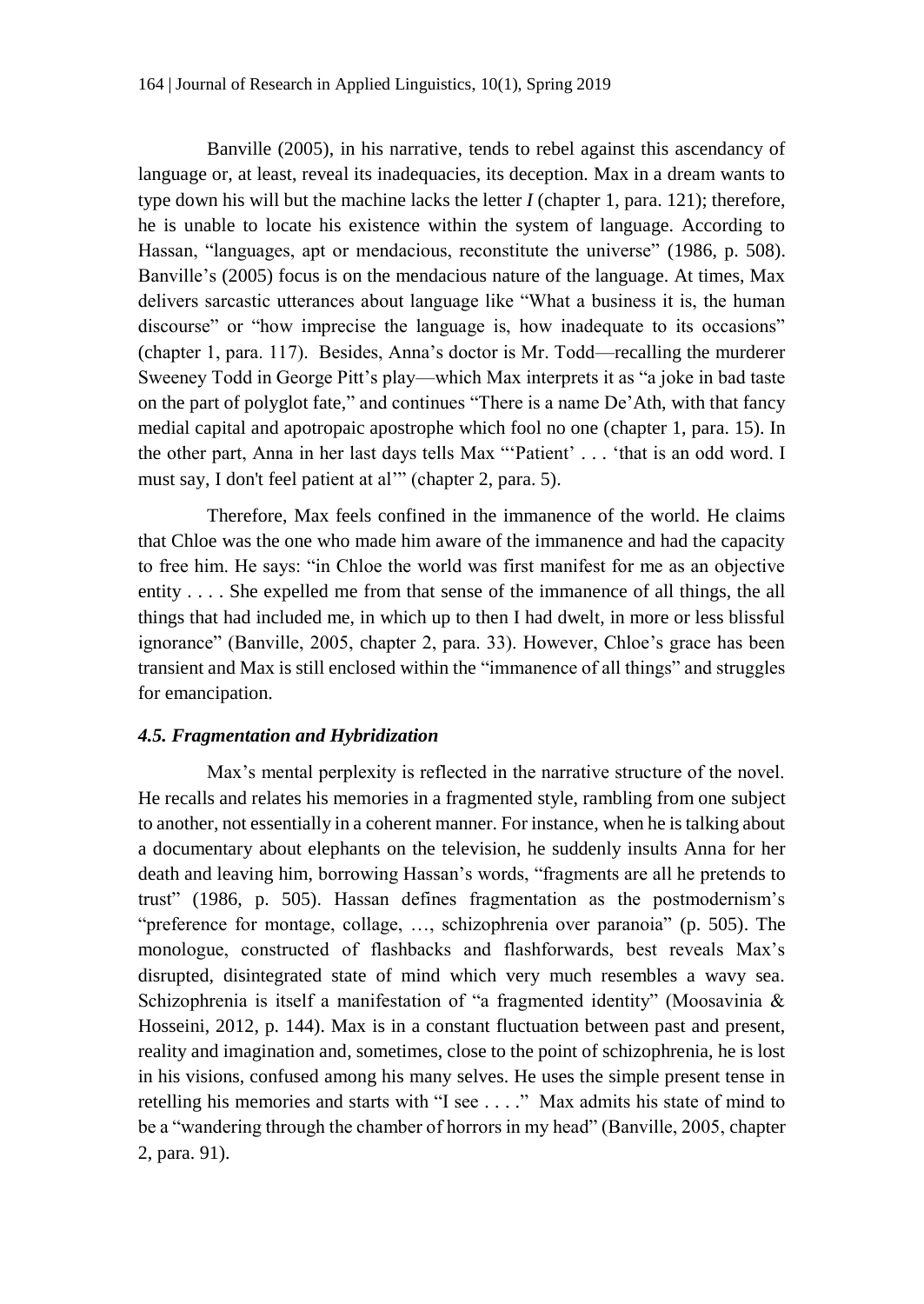Fragmentation includes collages and, therefore, is close to the concept of *hybridization*. Hassan defines hybridization as "mutant replication of genres, including parody, travesty, pastiche," mixing the "high and low culture" (1986, p. 506). *The Sea* is imbued with intertextuality and Banville (2005) makes a sarcastic use of different genres like mythology, ekphrasis, medical dictionary, documentaries on the television, and pictures. Max refers to the Graces as gods to parody the high opinion he held of them in the past. For example, he calls Carlo Grace, the father of Grace Family, as "the Poseidon of our summer" (chapter 1, para. 192). Another instance is when, alone and downcast, he is sitting in his room in the Cedars house in a stormy night where he pictures himself as one of the demi-gods in Richard Wagner's opera:

At last, I thought, at last the elements have achieved a pitch of magnificence to match my inner turmoil! I felt transfigured, I felt like one of Wagner's demi-gods, aloft on a thunder-cloud and directing the great booming chords, the clashes of celestial cymbals. (Banville, 2005, hapter 2, para. 58)

In another point, Max gives a detailed description of the *Nude in the Bath, With Dog,* a painting by Pierre Bonnard and makes a comparison between the lady in the bath as "pink and mauve and gold, a goddess of the floating world, attenuated, ageless, as much dead as alive" with Anna in her last year of life, "she too, my Anna, when she fell ill, took to taking extended baths in the afternoon" (Banville, 2005, chapter 2, para. 20). One more example includes a complete reading of the definition of rosacea from a copy of *Black's Medical Dictionary*, by the estimable and ever unflappable William A. R. Thomson, M.D.—Adam & Charles Black, London,  $30<sup>th</sup>$ edition, with 441 black-and-white, or grey-and greyer, illustrations and four colour plates" after he spots some rashes on his face one morning (Banville, 2005, chapter 1, para. 198). In addition, when Max and Anna return from the doctor's office, informed of the sad news about incurability of Anna's illness, the house is in an awkward, embarrassing silence. The kettle is boiling on the stove which Max ironically describes as "vaguely suggestive of genie and lamp. Oh, grant me a wish, just the one" (Banville, 2005, chapter 1, para. 35). Therefore, Banville adopts a parodical approach towards the previous literature while bringing different voices into his narrative. In fact, Hassan believes that hybridization in postmodernism points to pluralism, the "interplay between the Now and the Not Now, the Same and the Other" (1986, p. 506).

# *4.6. Constructionism*

The aim of parody in postmodernism is, in fact, to reveal what Hassan (1986) calls *constructionism*. To illustrate the constructed reality of the world, Hassan quotes Nietzsche as saying "what can be thought of must certainly be a fiction" (p.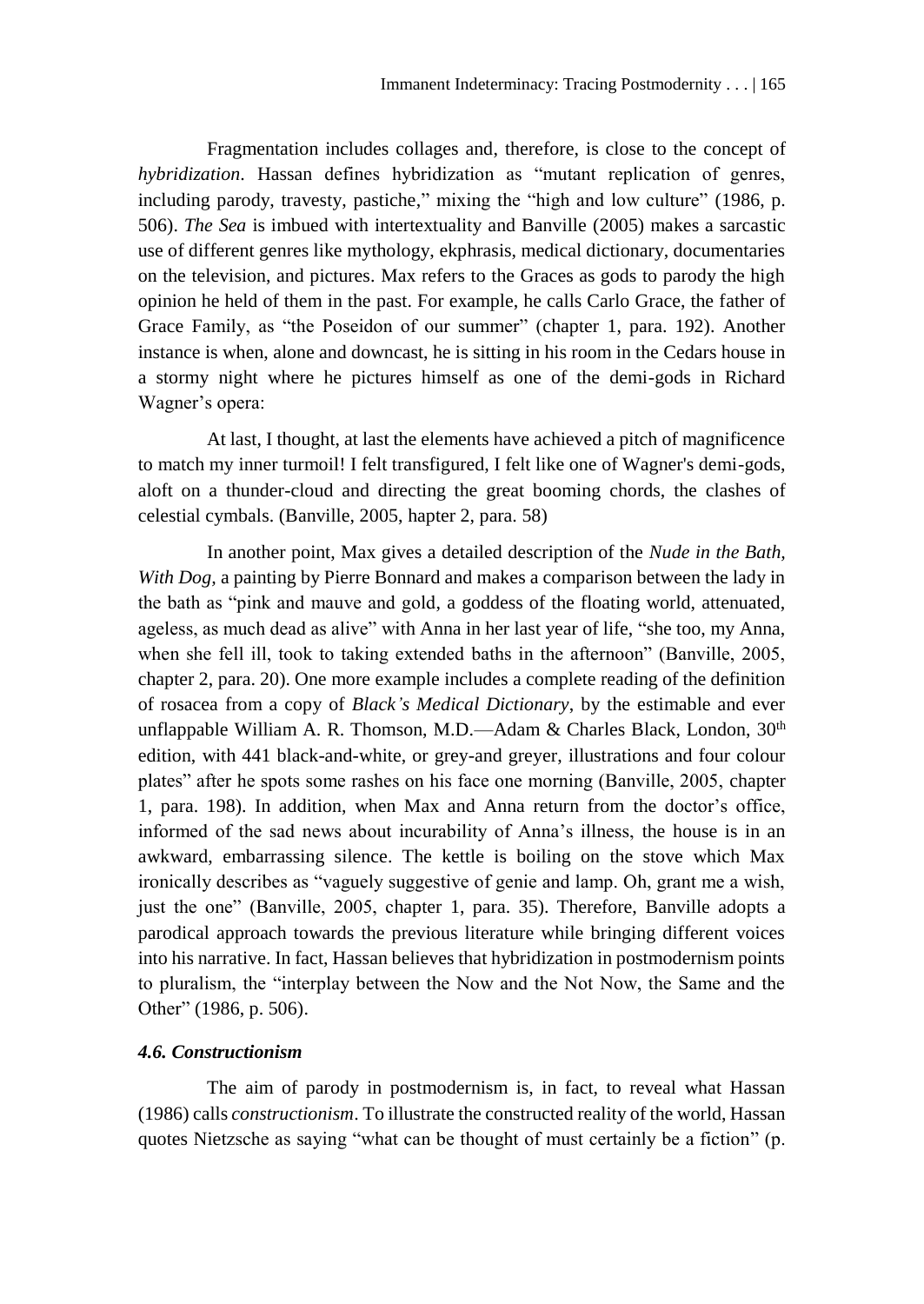507). Throughout the novel, the main character, who is entangled in his thoughts, strives to reach the reality and free himself from all that which is fake. He refers to his personality as a "concocted self" and aims to search for his "singular essential." He tends to reject all "the congeries of affects, inclinations, received ideas, class tics," that his "birth and upbringing had bestowed on" him "in place of a personality" (Banville, 2005, chapter 2, para. 98). Anna tells him to be himself, not to know himself and that is especially problematic for Max because he does not know who he wants to be. Actually, Max sees life as a drama, waiting for a role to be bestowed upon him after the "continuous rehearsal" of his life with all its "misreadings": "The real drama for which I have ever and with such earnestness been preparing will at last begin" (Banville, 2005, chapter 2, para. 58). Additionally, Max believes our existence finds its meaning in other's memory and as a consequence "in the minds of the many does the one ramify and disperse" because everyone has a different version of someone else in their memory (Banville, 2005, chapter 1, para. 190).

# *4.7. The Unpresentable/Unrepresentable*

Consequently, to rebel against the constructed reality, postmodern literature brings the dark and dismaying facts of existence into light. The portrayal of unsightly scenes fits the feature of postmodernism which Hassan (1986) calls representing the unpresentable/ unrepresentable. Hassan draws upon Kristeva's definition of the term as "that which, through meaning, is intolerable, unthinkable: the horrible, the abject" (p. 506). According to Kristeva (1982), the sense of abjection experienced at the revolting sights helps the "I" be bordered as a living being and, consequently, feel to be released from the fear of death; however, the "I" cannot dispose of the abject because it originates from inside (pp. 2-6).

Accordingly, *The Sea* contains morbid descriptions of wounds and ghastly hints to death. For instance, whereas Chloe is "engrossed in picking at the stipples of a ruby cicatrice just below her elbow," Max also reports in detail the appearance of an injury he gets when playing as a child: "I examined the fern-wound on my ankle, an angry pink groove between translucent deckle edges of whitish skin; it had not bled but in the deeps of the groove a clear ichor glinted" (Banville, 2005, chapter 1, para. 185). Moreover, he depicts what happened to the grasshoppers which he burnt for Chloe's entertainment: "the unfortunate creatures . . . they seethed, boiling in their own fat" (chapter 1, para. 186). However, these death-bound portrays reaches to its most appalling effect in Anne's pictures. In her last days in the hospital, Anna takes up her camera and starts shooting photos of the patients that are in their worst conditions. Wondering how all the people in the pictures are smiling against their undesirable status, Max describes them: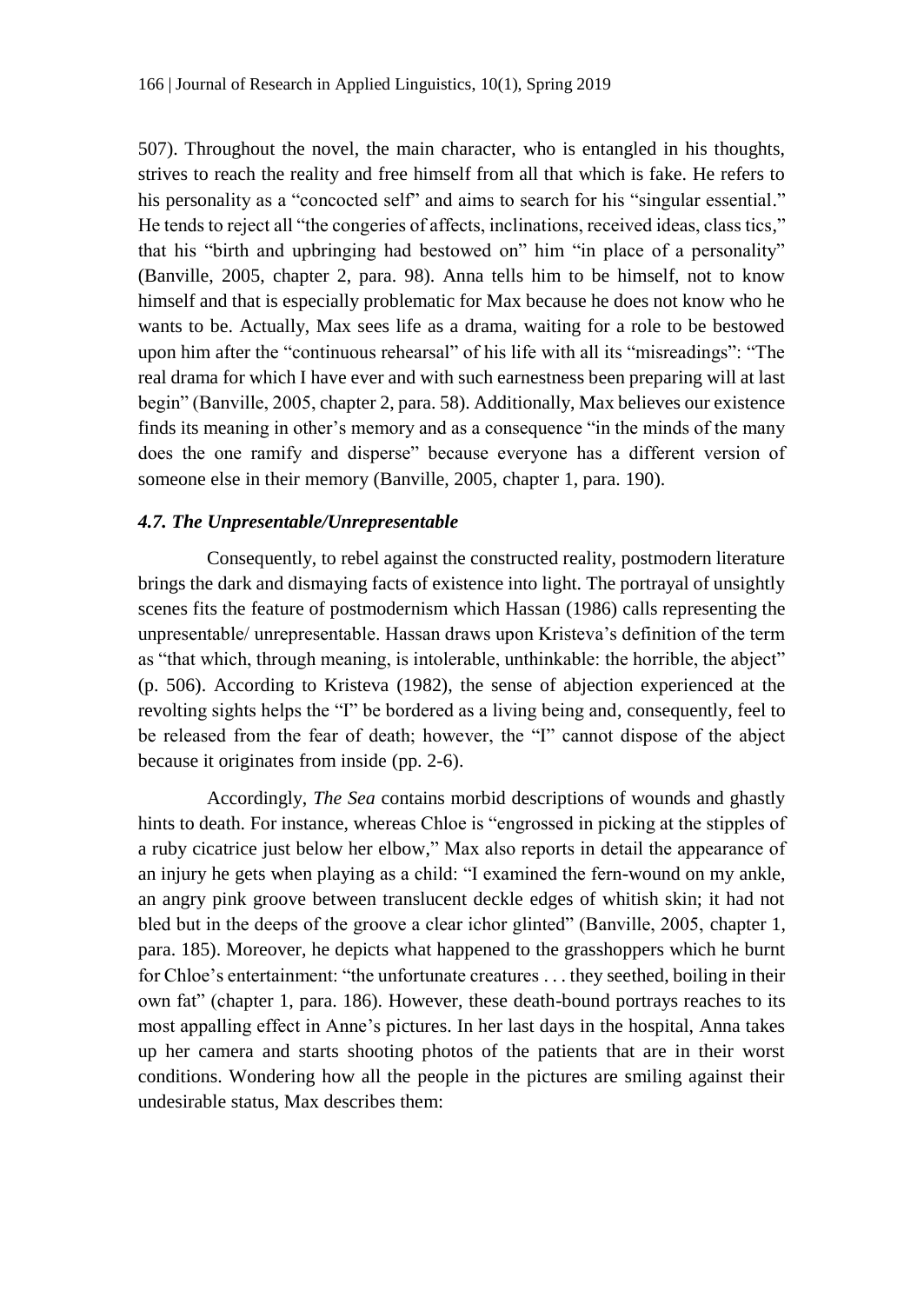There was an old man with one leg gone below the knee, a thick line of sutures like the prototype of a zip fastener traversing the shiny stump. An obese, middle-aged woman was missing a breast, the flesh where it had been recently removed all puckered and swollen like a giant, empty eye-socket. A big-bosomed, smiling mother in a lacy nightdress displayed a hydrocephalic baby with a bewildered look in its otter's bulging eye. The arthritic fingers of an old woman taken in close-up were knotted and knobbed like clusters of root ginger. (chapter 2, para. 47)

What is searched for in these ghastly images is, in fact, the naked presentation of reality. Pain, as Anna calls it, is an "authenticator, the thing to tell her that what had happened to her was realer than any reality she had known before now" (Banville, 2005, chapter 1, para. 161). The body, therefore, becomes the only tangible site where being, unaffected by discursive effects of class, gender, and generation gaps, appears in its pure state. Still, "where meaning collapses" (Kristeva, 1982, p. 2), these short snaps of morbid feelings, provide hooks for sense of the self and separation from the other, thus reducing the confusion of an insecure mind.

# *4.8. Irony*

Consequently, the more Max struggles to discover the truth and reality in the world, the more he encounters the ironic nature of things. Towards the end of the novel, especially in the concluding lines, Max refers to the apathy of the world and it is as though he is going to take the same approach for the rest of his life, coping with the contradictions and living with them. He has depicted the world from his own perspective and it becomes clear that in some parts he has been totally wrong in his judgments. For example, in what can be called a surprise ending, Mrs. Vavasour, the nursemaid, talking about the fate of Mr. and Mrs. Grace and their untimely deaths, reveals her feelings for Connie Grace, "'it was never him, with me,' she says. 'You didn't think that, did you?,'" whereas previously, Max had decidedly ascertained the truth about affair between Rose and Carlo Grace, a deduction created in his mind from all the distracted clues he had encountered as a child (Banville, 2005, chapter 2, para. 161). Therefore, as Hassan (1986) observes, the ironies in postmodernism calls for "perspectivism," a term borrowed from Burke (p. 506).

Burke's (1984) perspectivism, drawn from Nietzschean ideology, acknowledges the productivity of "dialectic" as a "pluralistic" mode which might replace "relativist" and "objectivist" trends of thought (Simons, 1989, p. 6). Burke (1984) posits that the differences in sensory perceptions and "point of view" substantiate "a corresponding difference in the discovery of relevant facts" (p. 256). Perspectivism requires celebrating the growing diversity of views in life.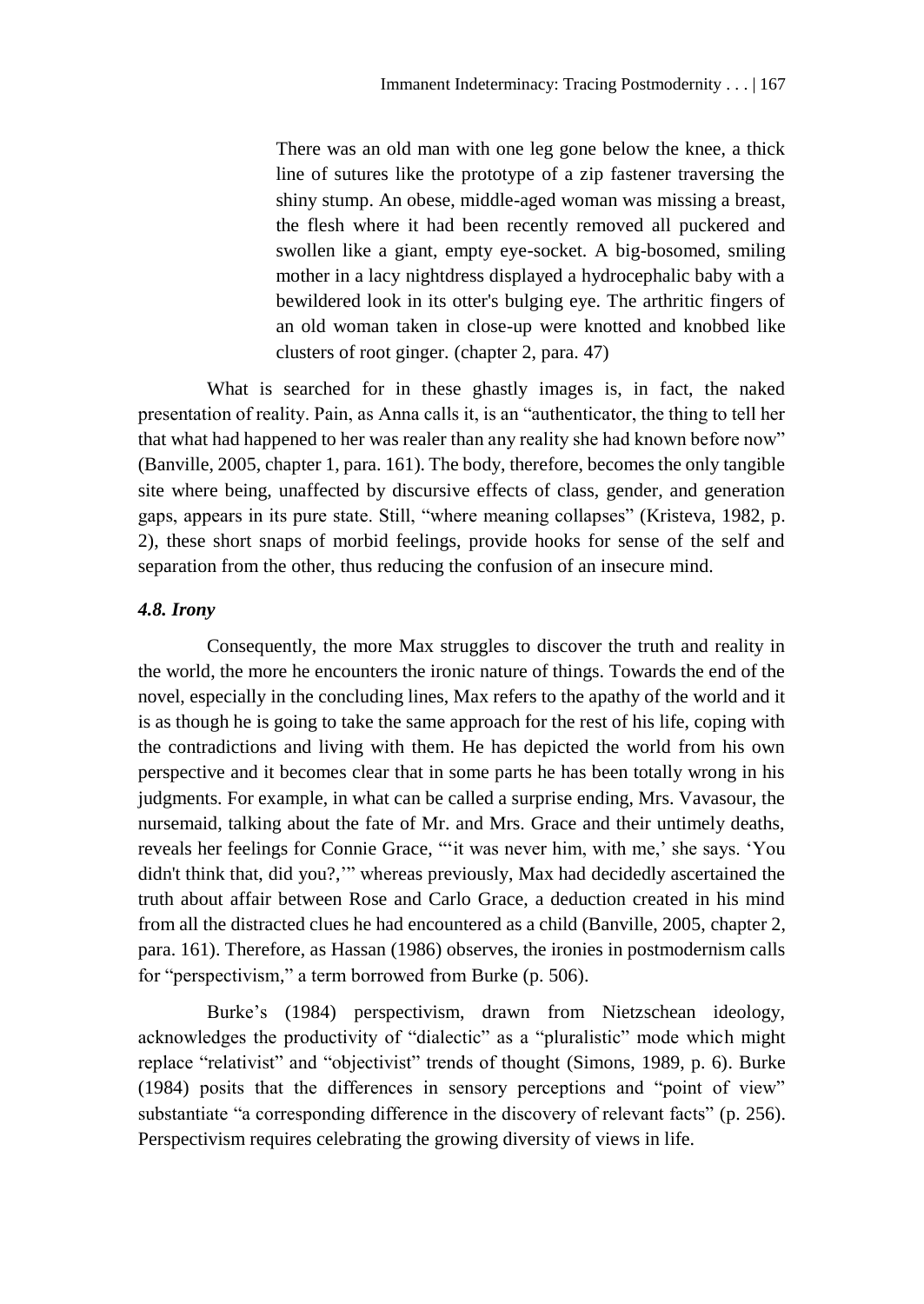### *4.9. Carnivalization*

Similar to Burke's (1984) idea is also Hassan's (1986) adaptation of carnivalization from Bakhtin (1981). Hassan (1986) declares that "it riotously embraces indeterminacy, fragmentation, decanonization, selflessness, irony, hybridization, . . ." (p. 507). Carnivalization is the "gay relativity" of things, perspectivism and performance, participation in the wild disorder of life" (p. 507). *The Sea* is a mixture of different outlooks towards life, social classes, generations, and so on. Max, from the beginning, strives to make sense of the differences and justify the disagreements but at the end he learns to accept them. His daughter's fiancé, Jerome, had been the one whom he abhorred the most. He had considered Jerome as a deceitful man who had prevented Claire from making progress in life. Claire blames her father for his role in their break up. Nevertheless, in the final part of the novel, when Max awakens from a night of intoxication and is going to leave the Cedars house, he finds Jerome, that "chinless inamorato" sitting beside his bed. Claire declares their engagement and Max is going to go home with them.

I must pack up and leave the Cedars forthwith and let her take me home home, she says!—where she will care for me, which care will include, I am given to understand, the withholding of all alcoholic stimulants, or soporifics, until such time as the Doctor, him again, declares me fit for something or other, life, I suppose. (Banville, 2005, chapter 2, para. 156)

Leaving the Cedars house is like leaving the world of the dead. Max should also recover from intoxication of his memories, give up the resistance and accept a life which is "pregnant with possibilities" (Banville, 2005, chapter 2, para. 156). The life in the memories is pleasing for Max because its stasis prevents him from experiencing and feeling anything new. But the life of endless possibilities is, in fact, the kind of life on which postmodernist philosophy focuses (see Deleuze & Guattari, 1987). This, however, rejects the belief in a fixed and singular identity.

Therefore, it can be assumed, Max finally comes to the conclusion that there is no self hidden anywhere in the world to be found. He arrives at the final phase of acceptance; where every attempt to explicate all the things which happened proves to be fruitless and ceases to be of any importance. "The recurrent doubling of the self in his narration," as Kucala proposes (2016, p. 22), finds its last resort in accompanying the world in its indifference. Simultaneously, Banville through Max's narrative, once again brings up the "postmodern questioning of the fictionality of reality" (Wondrich, 2000, p. 85).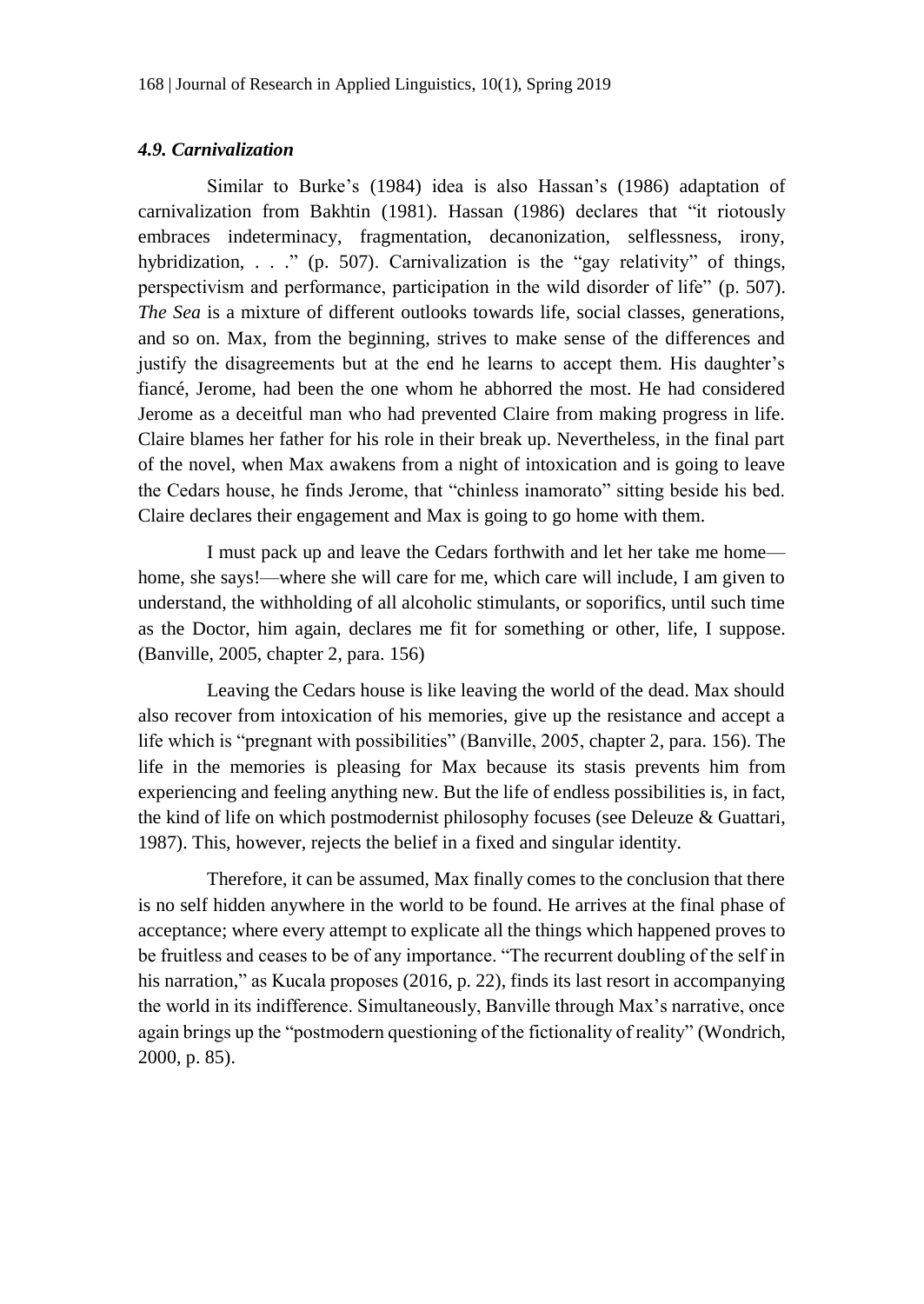### **5. Conclusion**

The current study aimed at the analysis of the narrative of *The Sea* based on Hassan's (1986) catena of postmodern features. *The Sea* as a postmodern novel concentrates on the displacement of human mind in facing a world which is a carnival of varieties, resisting unification. In fact, it brings realism and postmodernism together to best portray the condition of contemporary era. The protaganist, Max Morden, seeks escape from all the indeterminacies which have entangled him. His main problem is *knowing* for which there is no solution. He only has to accept the incomprehensibility that is the nature of things. Therefore, he is in a continual oscillation from epistemological to ontological questions. Moreover, Max is frequently at pains for finding the right word for conveying meanings and expressing himself and his experiences. The world is bound by the immanence of language whose incapacities has been proved many times. In such a world, he is selfless or rather rebels against his constructed self which is a depthless product of family, school and society. He turns to others and sees them as touchstones to discover his essential self; however, the question is how it might be possible when his own understanding of others is so partial and defective? He has no choice other than stepping into a world which much resembles a sea, flat with no hierarchy, no authority; a world full of ironies, paradoxes and sufferings that altogether make the reality of life.

As a result, we can trace the presence of all Hassan's (1986) postmodern traits in the novel as the narrator moves on to explore his life and memories. Therefore, it can be concluded that the postmodern features generate from the indeterminacies of mind, which, in the absence of any criteria, desperately attempts to find a meaning in the world and his existence. In this regard, it is worth noting that in contrast with typical postmodern literature which is characterized by explicit distortion of the world and language, john Banville with a rich, literary style of writing uncovers the spirit of postmodernity within the mind of a 21th century man in confrontation with his authentic environment and memories. In fact, Banville does not construct a postmodern world; he only surfaces the immanent uncertainties that the cotemporary individual experiences when old structures of meaning are prone to fall down.

#### **References**

Banville, J. (2005). *The sea.* New York: Knopf.

Baudrillard, J. (1994). *L'illusion de la fin [the illusion of the end].* Stanford, CA: Stanford University Press.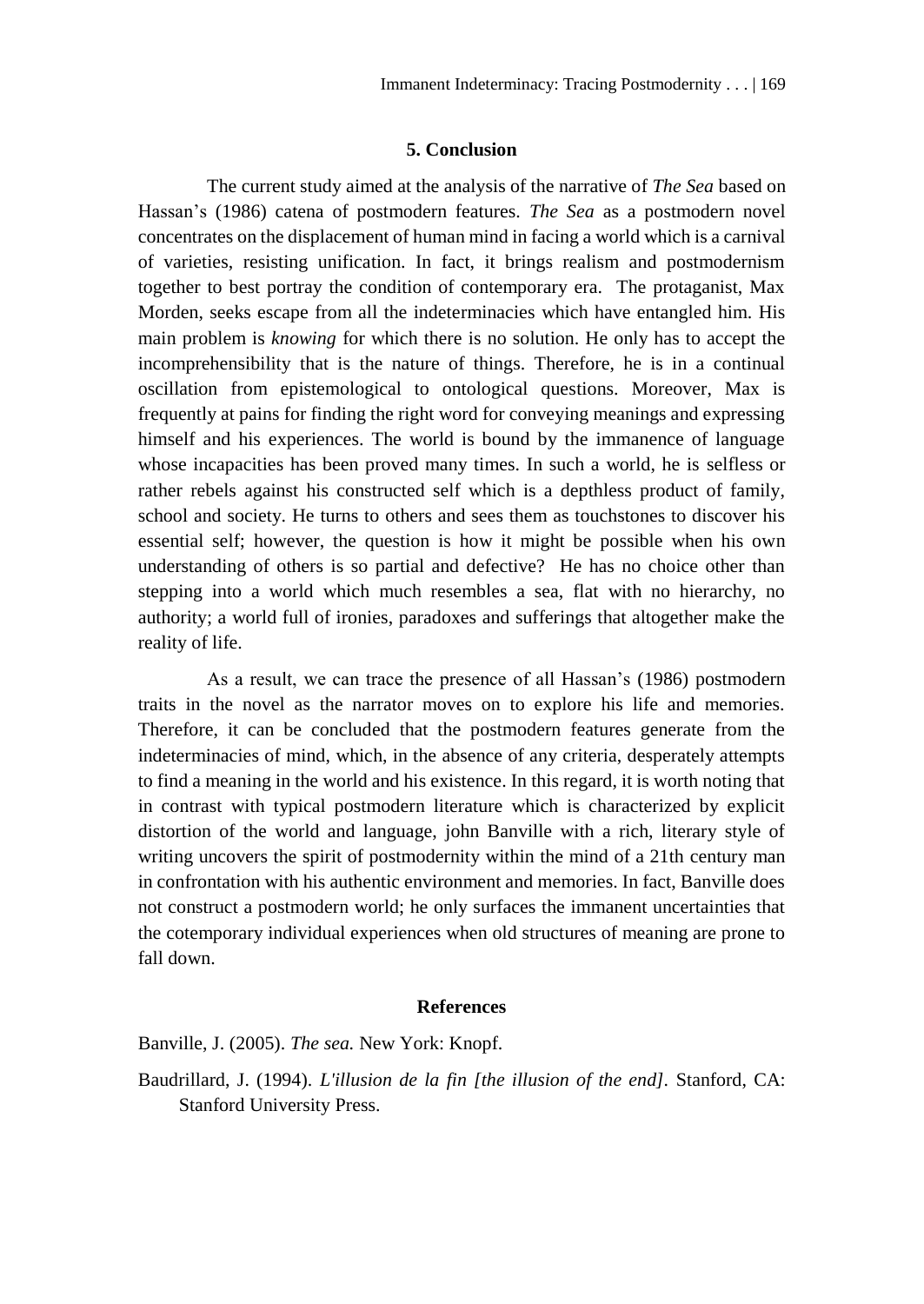- Brooks, N., & Toth, J. (Eds.). (2007). *The mourning after: Attending the wake of postmodernism* (pp. 1-13). Amsterdam: Rodopi.
- Buford, B. (Ed.). (1983). Dirty realism [special issue]. *Granta, 8*, 4-5.
- Burke, K. (1984). *Permanence and change: An anatomy of purpose* (3rd ed.). Berkely, CA: University of California Press.
- Costello-Sullivan, K. (2016). My memory gropes in search of details: Memory, narrative, and founding traumas in John Banville's the sea. *Irish University Review, 46*(2), 340-358.
- Crockett, C. (2007). Postmodernism and the crisis of belief: Neo-realism vs. the real. In N. Brooks & J. Toth (Eds.), *The mourning after: Attending the wake of postmodernism* (pp. 263-283). Amsterdam: Rodopi.
- Deleuze, G., & Guattari, F. (1987). *A thousand plateaus: Capitalism and schizophrenia* (B. Massumi, trans.). London: University of Minnesota Press.
- Facchinello, M. (2010). The old illusion of belonging: Distinctive style, bad faith, and John Banville's The Sea. *Estudios Irlandeses, 5*, 33-44.
- Foucault, M. (2005). *The order of things: An archaeology of the human sciences.* Hove: Psychology Press.
- Hassan, I. (1985). The culture of postmodernism. *Theory, Culture, and Society, 2*(3), 119-131.
- Hassan, I. (1986). Pluralism in postmodern perspective. *Critical Inquiry, 12*(3), 503- 520.
- Hassan, I. (1987). Toward a concept of postmodernism. In J. P. Natoli & L. Hutcheon (Eds.), *A postmodern reader* (pp. 273-283). Albany, NY: State University of New York Press.
- Hassan, I. H. (2001). From postmodernism to postmodernity: The local/global context. *Philosophy and Literature, 25*(1), 1-13.
- Haughton, H., & Radley, B. (2011). An interview with John Banville. *Modernism/Modernity, 18*(4), 855-869.
- Hutcheon, L. (2002). *The politics of postmodernism* (2<sup>nd</sup> ed.). London and New York: Routledge.
- Jie, Z. (2016). Towards an ethical subject: Mourning and memory in John Banville's *The Sea*. *English Language and Literature, 62*(3), 361-375.